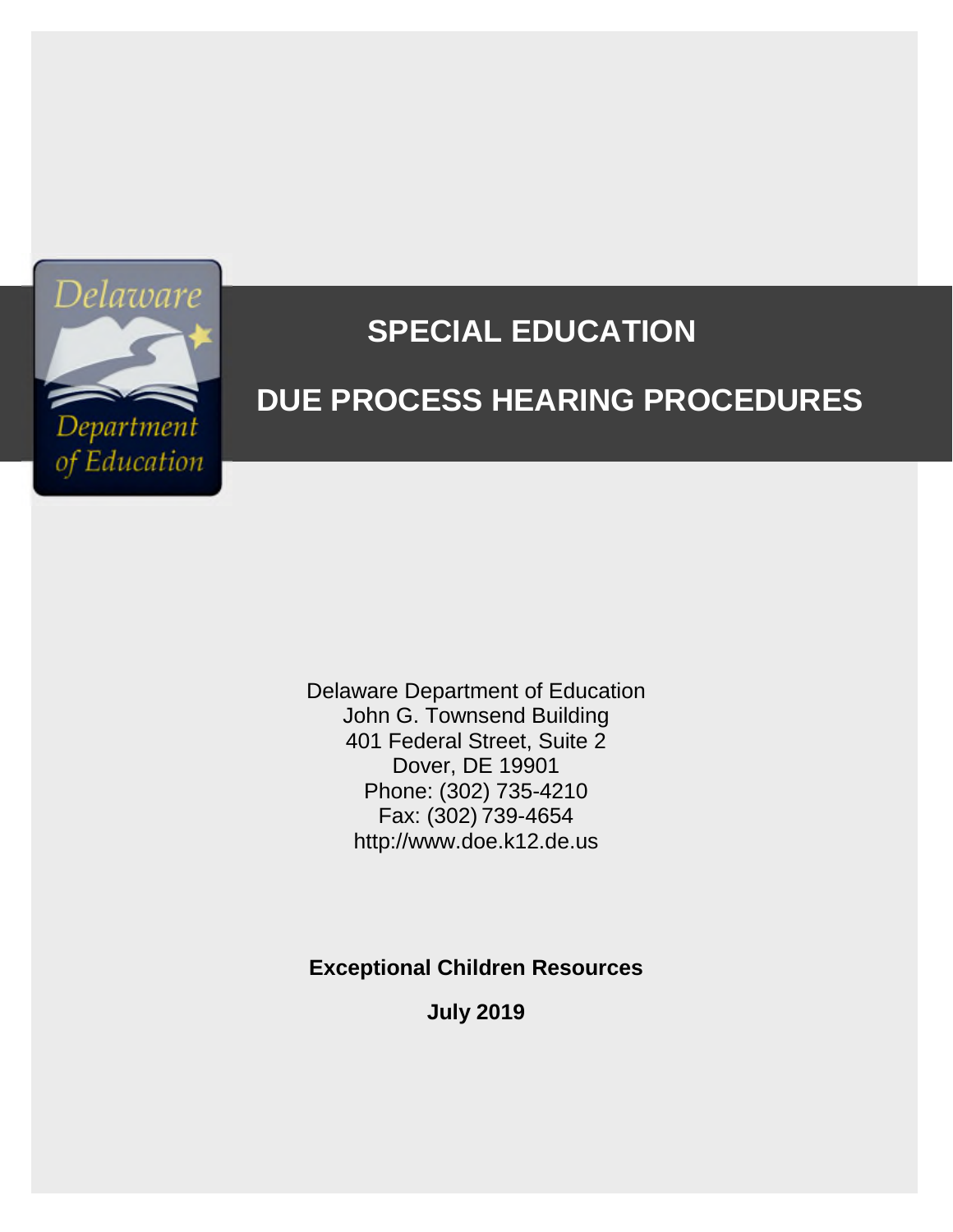## **OVERVIEW**

The Individuals with Disabilities Education Act (IDEA) and corresponding state law provide parents of children with disabilities the right to request an impartial due process hearing regarding the identification, evaluation, or educational placement of their child, or the provision of a free, appropriate public education to their child (FAPE). School districts, charter schools, and other public agencies responsible for providing education to children with disabilities may also request a hearing. The Delaware Department of Education (Department) administers the due process hearing system in accordance with the IDEA and federal and state regulations. The Department has developed this procedures document to inform parents, school districts, charter schools, and other public agencies about the hearing process.

# **FILING A DUE PROCESS COMPLAINT**

A due process complaint may be filed by a parent or public agency responsible for providing education to children with disabilities. Due process hearings are available for any matter related to the identification, evaluation, or educational placement of a child with a disability, or the provision of a free appropriate public education to the child.

A due process complaint must be in writing, signed by the filing party, and include:

- (1) The child's name;
- (2) The address of the child's residence;
- (3) The name of the school the child is attending;
- (4) If the child is a homeless child or youth (under the McKinney-Vento Homeless Assistance Act), available contact information for the child, and the name of the school the child is attending;
- (5) A description of the nature of the problem, including related facts; and
- (6) A proposed resolution to the problem, to the extent known and available to the complainant at the time.

The due process complaint must allege a violation that occurred not more than two (2) years before the date the parent, school district, or charter school knew or should have known about the alleged action that forms the basis of the due process complaint. However, this timeline does not apply if the parent could not file a due process complaint within the timeline because the school district or charter school specifically misrepresented it had resolved the problem forming the basis of the complaint, or the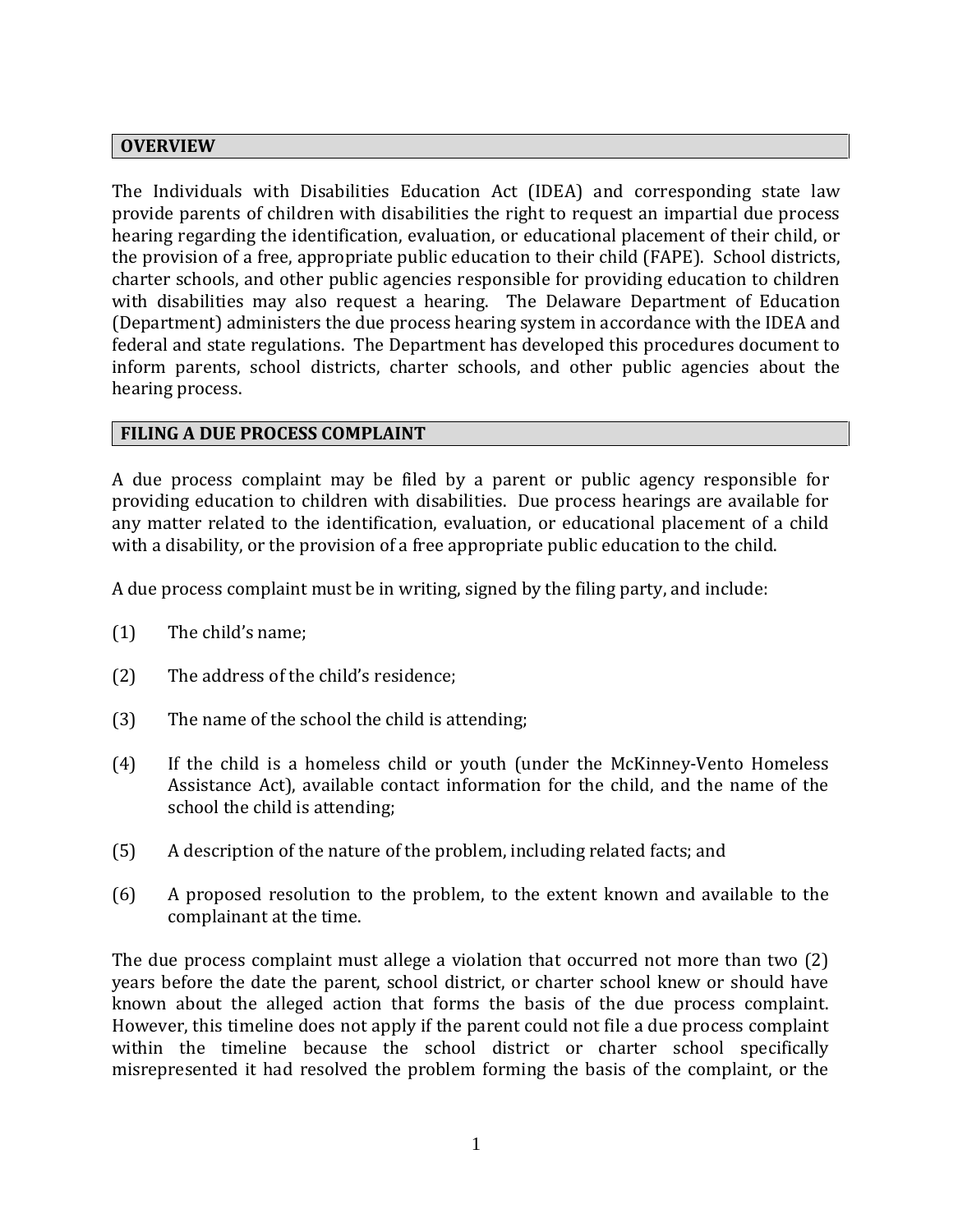school district or charter school withheld information it was required to provide to the parent.

The Department provides a Due Process Complaint Form and Request for Due Process Hearing and instructions for parties to use when filing a due process complaint. This form can be found online at http://www.doe.k12.de.us/rightsandresolution. The complainant may also contact (302) 735-4210 to request the form be mailed.

The due process complaint must be signed by the person filing it, and hand-delivered, mailed, or faxed to:

> Secretary of Education Delaware Department of Education John G. Townsend Building 401 Federal Street, Suite 2 Dover, DE 19901 Fax: (302) 739-4654

Electronic signatures are acceptable. The Department does not accept due process complaints by E-mail.

The party filing the due process complaint is responsible for serving a copy of the complaint on the opposing party at the same time it is sent to the Secretary of Education.

The timeline for the opposing party to file a response to the complaint and give notice of insufficiency begins upon receipt of the complaint by the opposing party. Therefore, it is recommended the party filing the due process complaint serve the opposing party by hand delivery, or certified U.S. mail, return receipt requested, so that a record of receipt is made.

As a general rule, the complainant may not raise issues at the due process hearing that are not stated in the complaint, unless the other party agrees.

#### **APPOINTMENT OF A HEARING PANEL**

When a due process complaint is received by the Department, the Office of the Secretary of Education shall forward the due process complaint to the Exceptional Children Resources Work Group (ECR Work Group).

ECR Work Group staff shall review panel appointment criteria and contact prospective panel members to confirm the members are eligible and available to serve on the hearing panel being appointed.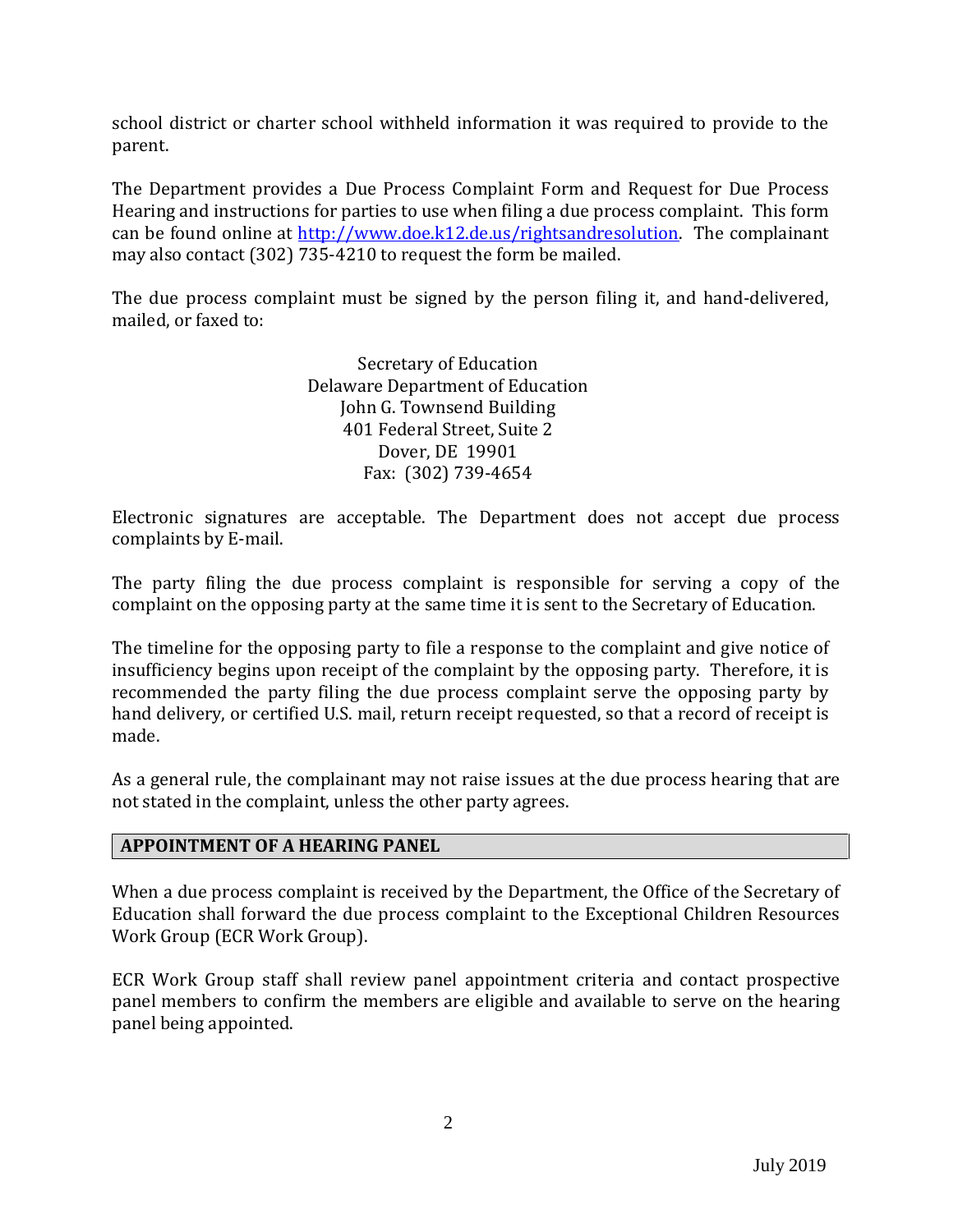Each prospective panel member shall verify that, if appointed to serve on the panel, the member's schedule will permit completion of the member's hearing duties within the hearing timeline.

The Secretary of Education, or the Secretary's designee, shall appoint an attorney, an educator; and a layperson, on a rotating basis, to hear the case from the panel members eligible and available to serve.

In most circumstances, the Secretary of Education will appoint the panel members within three (3) business days of receipt of the due process complaint. Additional time may be warranted in exceptional circumstances.

The Department shall send written notification of the appointment to the panel members and to the parties and their attorneys, if represented. The notification to the parties shall include information regarding free and low cost legal services, information on mediation, and the Delaware Procedural Safeguards Parent and Child Rights in Special Education.

## **PANEL APPOINTMENT CRITERIA**

Prospective panel members are appointed to a hearing panel on a rotating basis from the list of certified panel members, based on the member's availability to serve, and ability to participate in the hearing in compliance with IDEA timelines.

A panel member may not be an employee of the Department, school district, charter school, or other public agency involved in the education or care of the child. A person otherwise qualified to be a panel member does not become an employee of the Department solely because the member is paid by the Department to serve on the panel.

A panel member may not have a personal or professional interest that would conflict with his or her objectivity.

A panel member must possess the knowledge of, and the ability to understand, the provisions of the IDEA, federal and state regulations pertaining to the IDEA, and legal interpretations of the IDEA by federal and state courts.

A panel member must possess the knowledge and ability to conduct hearings in accordance with appropriate, standard legal practice, in cooperation and consultation with other hearing officers appointed to the hearing panel.

A panel member must possess the knowledge and ability to render and write decisions in accordance with appropriate, standard legal practice, in cooperation and consultation with other hearing officers appointed to the hearing panel.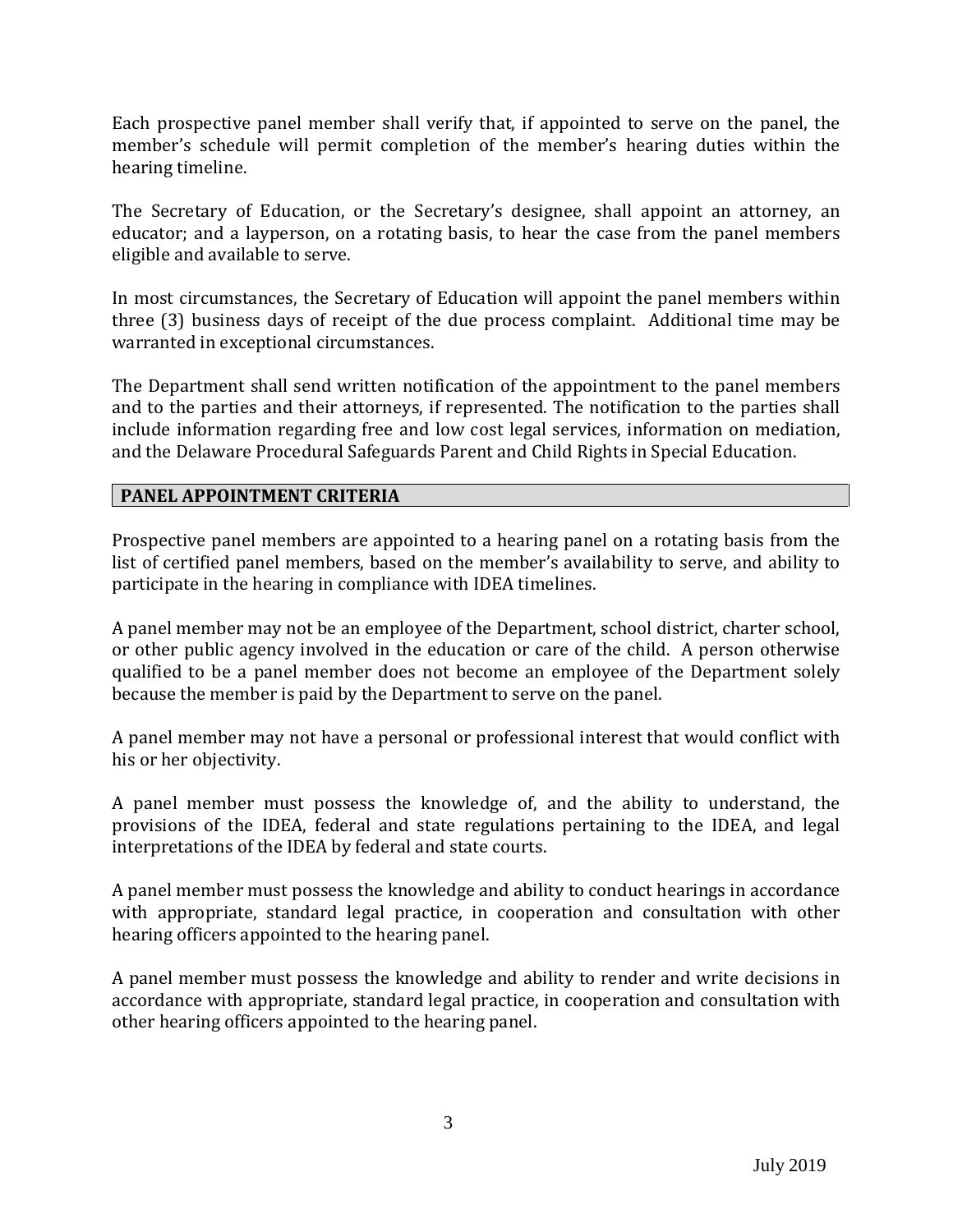## **ADMISSION PRO HAC VICE OF COUNSEL**

Attorneys who are not members of the Delaware Bar may apply to be admitted *pro hac vice* before the Department to represent a parent, school district, charter school, or other public agency in a due process hearing. An attorney seeking admission must submit a written motion to the Department through Delaware counsel in accordance with the requirements of Delaware Supreme Court Rule 72, and serve the opposing party with a copy of the motion. The attorney seeking admission must also attach to the motion a check made payable to the Delaware Supreme Court based on the current fee schedule to be deposited in the registration fund of the Delaware Supreme Court. Upon receipt, the Department will forward the check to the Delaware Supreme Court.

The Department will promptly rule on the motion and enter a written decision notifying the parties and the Department of the *pro hac vice* admission. If the *pro hac vice* admission is granted, the Department will forward the written decision to the Delaware Supreme Court. Attorneys seeking admission must comply with the requirements of Delaware Supreme Court Rule 72.

# **CHALLENGES TO SUFFICIENCY OF A DUE PROCESS COMPLAINT**

The due process complaint must be deemed sufficient unless the party receiving the due process complaint notifies the hearing panel and the opposing party in writing, within fifteen (15) calendar days of receipt of the due process complaint, that the receiving party believes the due process complaint does not include the required content.

Within five (5) calendar days of receiving the notice of insufficiency, the hearing panel must make a determination, on the face of the due process complaint, whether it contains the required content.

There is no right of a party to file a response to the notice of insufficiency, nor can a party supplement the due process complaint to prevent the hearing panel from ruling on the sufficiency of the complaint. The hearing panel must make a ruling on the face of the due process complaint and issue a ruling.

If the hearing panel determines the due process complaint is not sufficient, the panel should identify how the complaint is insufficient. The hearing panel may direct the filing party to amend the due process complaint within a reasonable time period.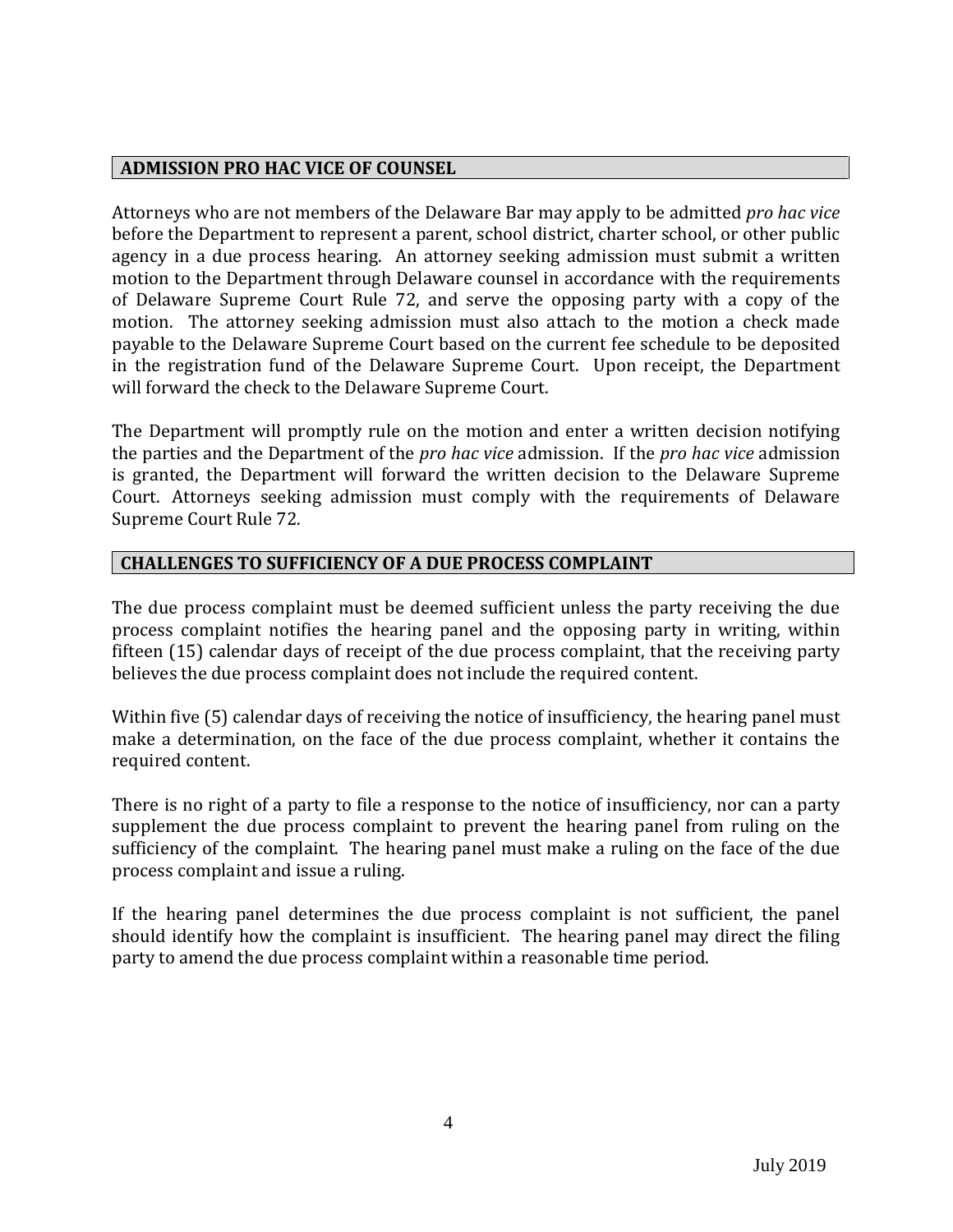## **AMENDMENT TO THE DUE PROCESS COMPLAINT**

A party may amend the due process complaint, but only if the opposing party consents in writing to the amendment and is given the opportunity to resolve the amended due process complaint through a resolution meeting, or the hearing panel grants permission to amend at any time not later than five (5) calendar days before the hearing begins.

If the due process complaint is amended, the timelines begin again for the resolution meeting, the resolution process, and the due process hearing.

#### **RESPONSE TO THE DUE PROCESS COMPLAINT**

If the school district or charter school has not previously sent prior written notice as defined in 34 C.F.R. § 300.503 and 14 DE Admin Code § 926.3.0, the school district or charter school must, within ten (10) calendar days of receiving notice of the due process complaint, send a written response to the parent that includes:

- (1) A written explanation of why the school district or charter school proposed or refused to take the action raised in the due process complaint;
- (2) A written description of other options the IEP team considered and the reasons why those options were rejected;
- (3) A written description of each evaluation procedure, assessment, record, or report the school district or charter school used as the basis for the proposed or refused action; and
- (4) A written description of the other factors that are relevant to the proposed or refused action by the school district or charter school.

*See,* 34 C.F.R. § 300.508(e)(1); 14 DE Admin Code § 926.8.8.

By responding to the complaint, the school district or charter school is not precluded from challenging the sufficiency of the complaint.

If the school district or charter school filed the due process complaint, the parent must, within ten (10) calendar days of receiving notice of the complaint, send a written response to the school district or charter school that addresses the issues raised in the due process complaint.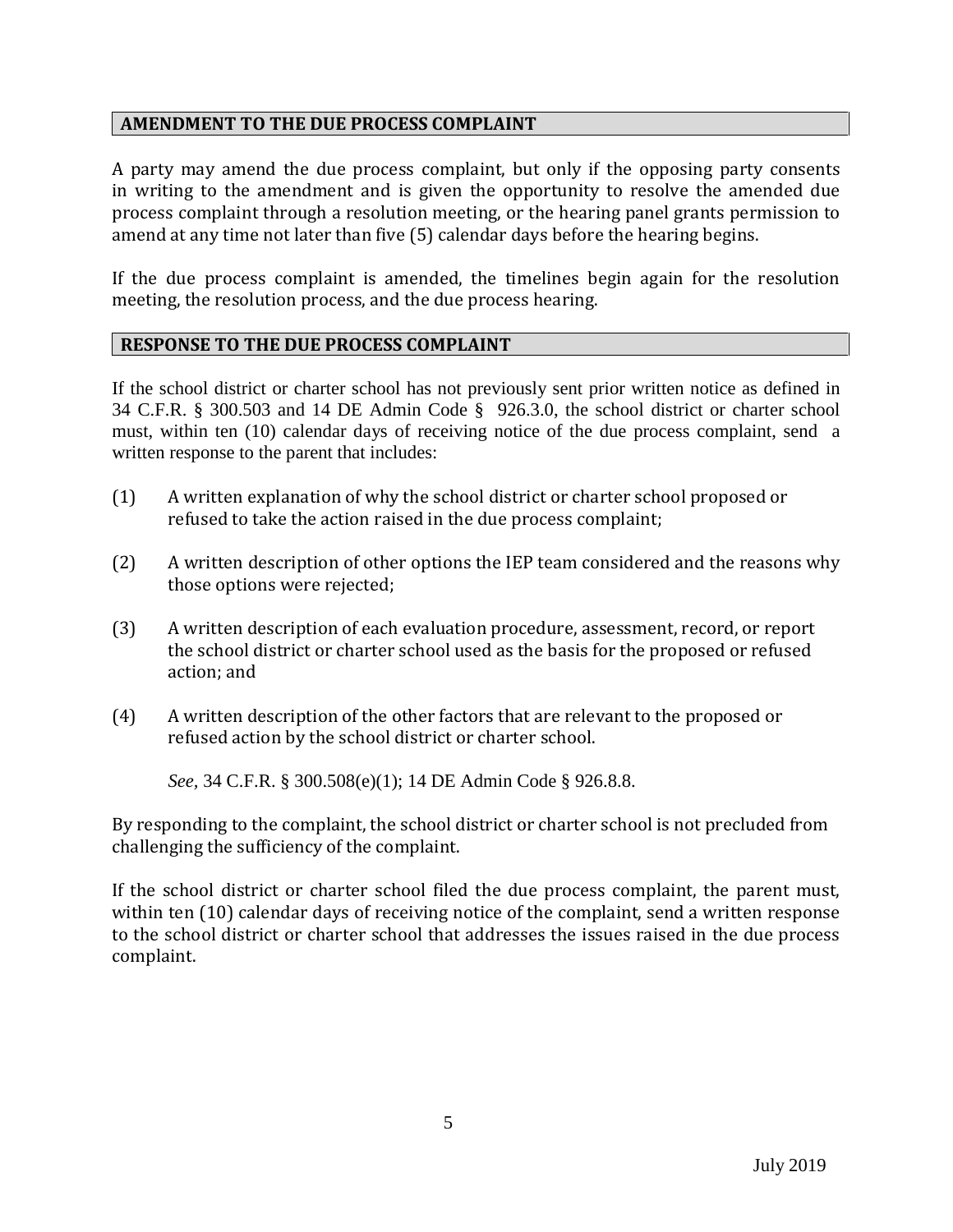# **FORTY-FIVE CALENDAR DAY HEARING TIMELINE**

The hearing panel must conduct the hearing and issue a final written decision within fortyfive (45) calendar days of the end of the resolution period.

The hearing panel, for good cause, may also grant specific extensions of time at the request of either party. When granting a specific extension of time, the hearing panel must document the record and notify the parties in writing of:

- (1) a motion for extension by one (1) or both parties;
- (2) good cause to extend the hearing timeline based on specific facts; and
- (3) the period of the extension must be carefully limited so that it does not exceed a reasonable time.

## **RESOLUTION PROCESS**

Before the due process hearing occurs, the parties have an opportunity to resolve the complaint through a resolution meeting. The purpose of the resolution meeting is for the parent to discuss the due process complaint and the facts that form the basis of the complaint so the school district or charter school has the opportunity to resolve the dispute. The resolution process involves various steps and timelines.

The school district or charter school must convene a resolution meeting within fifteen (15) calendar days of receiving the parent's due process complaint.

"Day" means calendar day. Therefore, school districts and charter schools may not suspend the timeline for convening a resolution meeting while schools are closed for breaks or holidays.

The resolution meeting participants include the parent and relevant members of the child's IEP team who have specific knowledge of the facts identified in the due process complaint. The parent and the school district and charter school determine the relevant members of the IEP team to attend the meeting. The meeting must also include a representative of the school district or charter school who has decision making authority. The meeting may include legal counsel for the school district or charter school attorney, but only if the parent is accompanied by an attorney.

When the school district or charter school files the due process complaint, a resolution meeting is not required. The forty-five (45) calendar day timeline for issuing a final decision begins the day after the parent receives the complaint.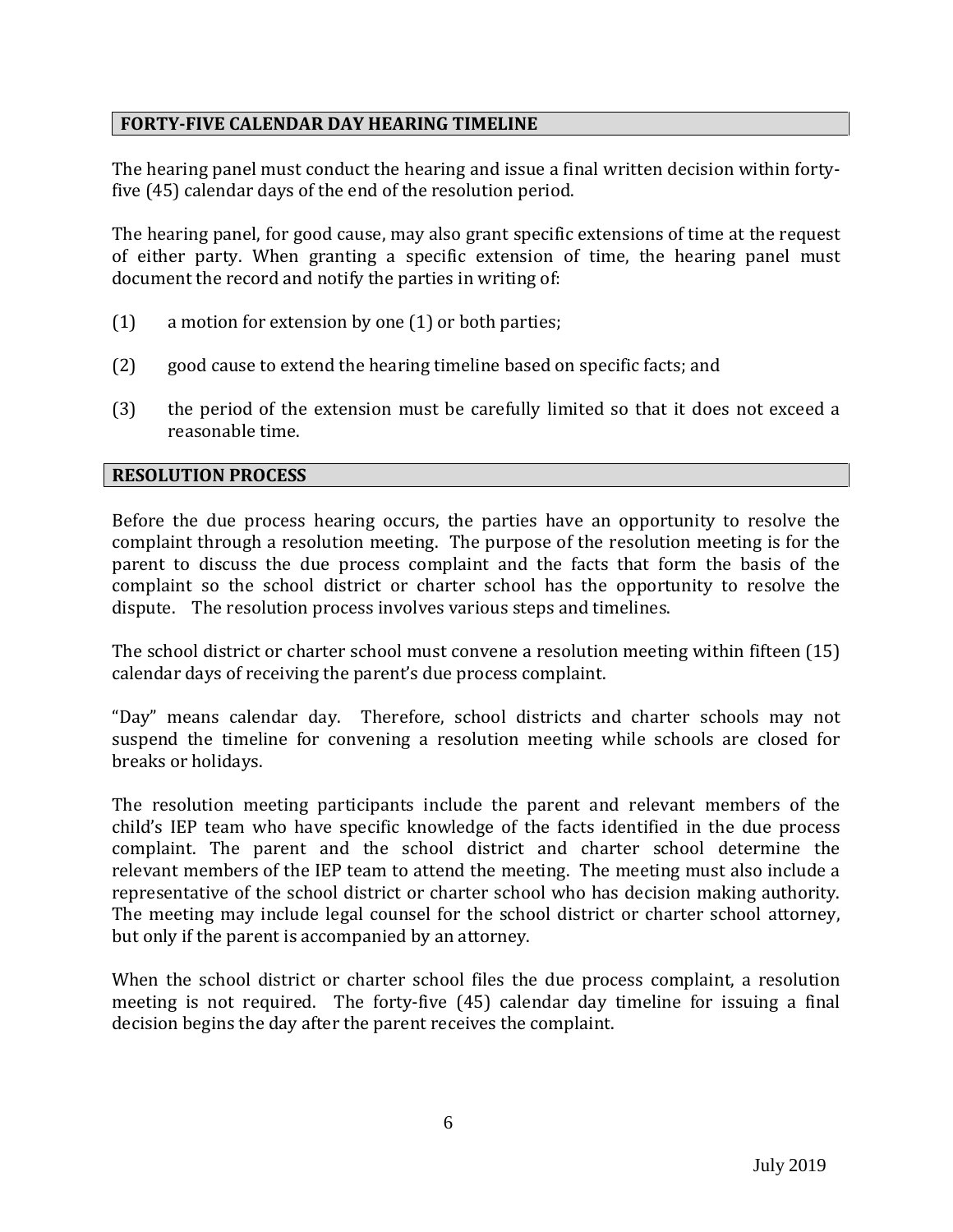The resolution meeting is mandatory, and there are no regulatory provisions that allow a parent, school district, or charter school to unilaterally waive the resolution meeting. The parent and school district or charter school may bypass the resolution meeting only if:

- (1) Both parties agree in writing to waive the resolution meeting; or
- (2) Both parties agree to use the mediation process instead.

If the school district or charter school has not resolved the due process complaint to the satisfaction of the parent within thirty (30) calendar days of the receipt of the complaint, the forty-five (45) calendar day hearing timeline begins.

The forty-five (45) calendar day hearing timeline also starts the day after one (1) of the following events:

- (1) Both parties agree in writing to waive the resolution meeting;
- (2) After either the mediation or resolution meeting starts, but before the end of the thirty (30) calendar day resolution period, the parties agree in writing that no agreement is possible; or
- (3) If both parties agree in writing to continue the mediation at the end of the thirty (30) calendar day resolution period, but later, the parent, school district, or charter school withdraws from the mediation process.

If the school district or charter school fails to hold the resolution meeting within fifteen (15) calendar days of receiving notice of the parent's due process complaint, or fails to participate in the resolution meeting, the parent may seek intervention from the hearing panel to begin the forty-five (45) day hearing timeline.

If the parent refuses to participate in the resolution meeting, it will delay the timelines for the resolution process and due process hearing until the meeting is held. If the school district or charter school is unable to obtain the participation of the parent in the resolution meeting, the school district or charter school must continue to make and document reasonable efforts throughout the remainder of the thirty (30) calendar day resolution period to convince the parent to participate in the meeting. If at the end of the thirty (30) calendar day resolution period, the school district or charter school is still unable to convince the parent to participate, the school district or charter school may request the hearing panel dismiss the parent's due process complaint.

School districts and charter schools must document the attempts to ensure parent participation in resolution meetings in the same manner as required to document the attempts to involve parents in IEP team meetings. Specifically, school districts and charter schools must keep a record of the attempts, including: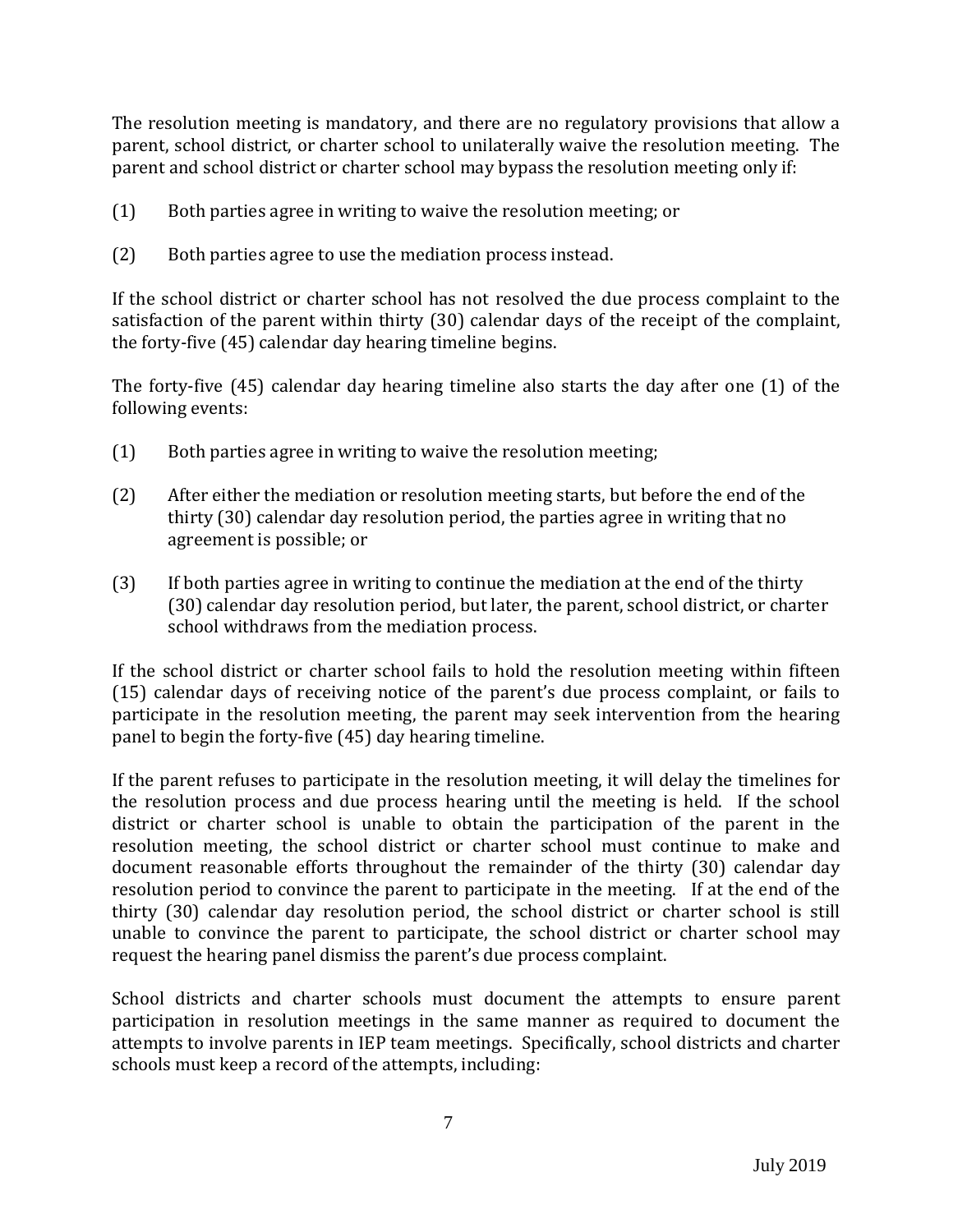- (1) Detailed records of telephone calls made or attempted and the results of those calls;
- (2) Copies of correspondence sent to the parent and any responses received; and
- (3) Detailed records of visits made to the parent's home or place of employment and the results of those visits.

The school district or charter school shall send to the chairperson a copy of all written correspondence sent to the parent offering the parent the resolution meeting.

If a resolution to the dispute is reached at the resolution meeting, the parties must sign a legally binding agreement that is signed by the parent and a school district or charter school representative with authority to bind the school district or charter school. The agreement must also be enforceable in any Delaware court of competent jurisdiction or in a District Court of the United States. The parent, school district, and charter school are afforded a review period and may void the agreement within three (3) business days of signing it.

# **HEARING RIGHTS**

The parties are afforded certain rights throughout the hearing process. The parent, school district, and charter school have the rights to:

- (1) Be accompanied and advised by legal counsel and by individuals who have special knowledge or training about children with disabilities;
- (3) Present evidence, cross examine witnesses, and compel the attendance of witnesses through subpoena;
- (4) Have all testimony received at the hearing provided under oath or affirmation;
- (5) Sequester and separate witnesses;
- (6) Prohibit the introduction of any evidence that is not disclosed at least five (5) business days prior to the hearing;
- (7) Obtain a written or electronic verbatim transcript of the hearing at no cost;
- (8) Be provided with an interpreter, if any party to the hearing has a hearing impairment or other difficulty communicating, or whose native language is not English;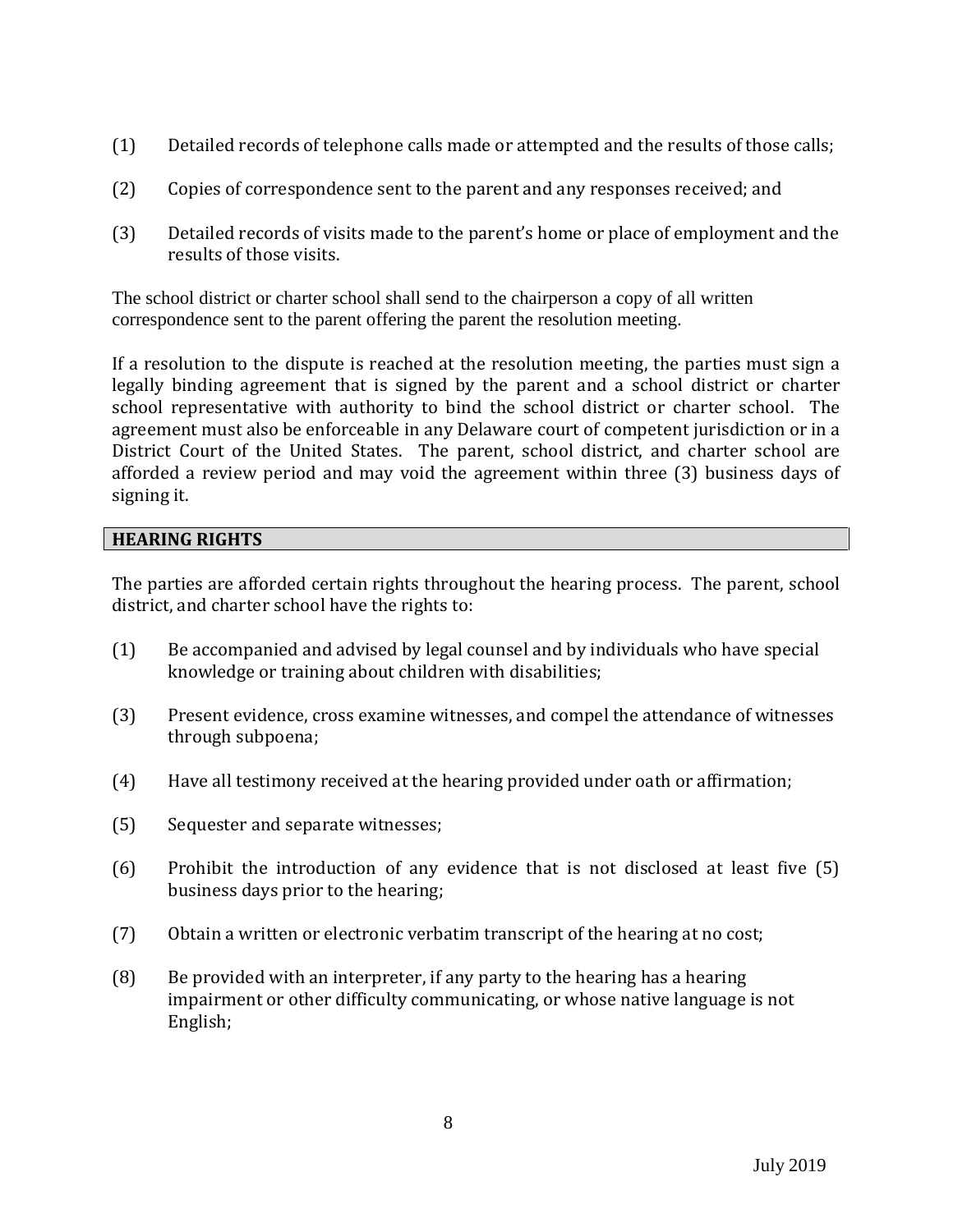(9) Obtain a written or electronic decision from the hearing panel, which includes findings of fact and conclusions of law, at no cost.

The parent involved in the hearing has the further right to:

- (1) Have the child, who is the subject of the hearing, present;
- (2) A hearing that is open or closed to the public;
- (3) A hearing conducted at a time and place which is reasonably convenient to the parent and the child;
- (4) Inspect and review any educational records pertaining to the child which are maintained by the school district or charter school, including all evaluations and reports, prior to the hearing.

# **WHAT HAPPENS AT THE DUE PROCESS HEARING**

. Depending on the issues involved, the hearing may take one (1) or several days to conclude. The Department will provide the hearing location and facility, as well as a reporter to transcribe testimony. The Department will arrange the location of the hearing with the panel chairperson. The hearing panel will receive testimony from witnesses, documents, and any other relevant evidence. During the hearing, any testimony must be presented under oath or affirmation.

The burden of proof is on the school district or charter school.

# **THE HEARING DECISION AND APPEAL RIGHTS**

After the hearing concludes, the panel must issue a written decision containing findings of fact and conclusions of law. The written decision must be issued within forty-five (45) calendar days after the expiration of the thirty (30) calendar day resolution period or the adjusted time periods. The hearing panel decision on whether the child received a free, appropriate public education must be based on substantive grounds. If the parent alleged the school district or charter school violated the procedural requirements of the IDEA, the hearing panel may find the child did not receive a free, appropriate public education, but only if the procedural violations:

- (1) Impeded the child's right to a free, appropriate public education;
- (2) Significantly impeded the parent's opportunity to participate in the decisionmaking process regarding the providing of a free, appropriate public education to your child; or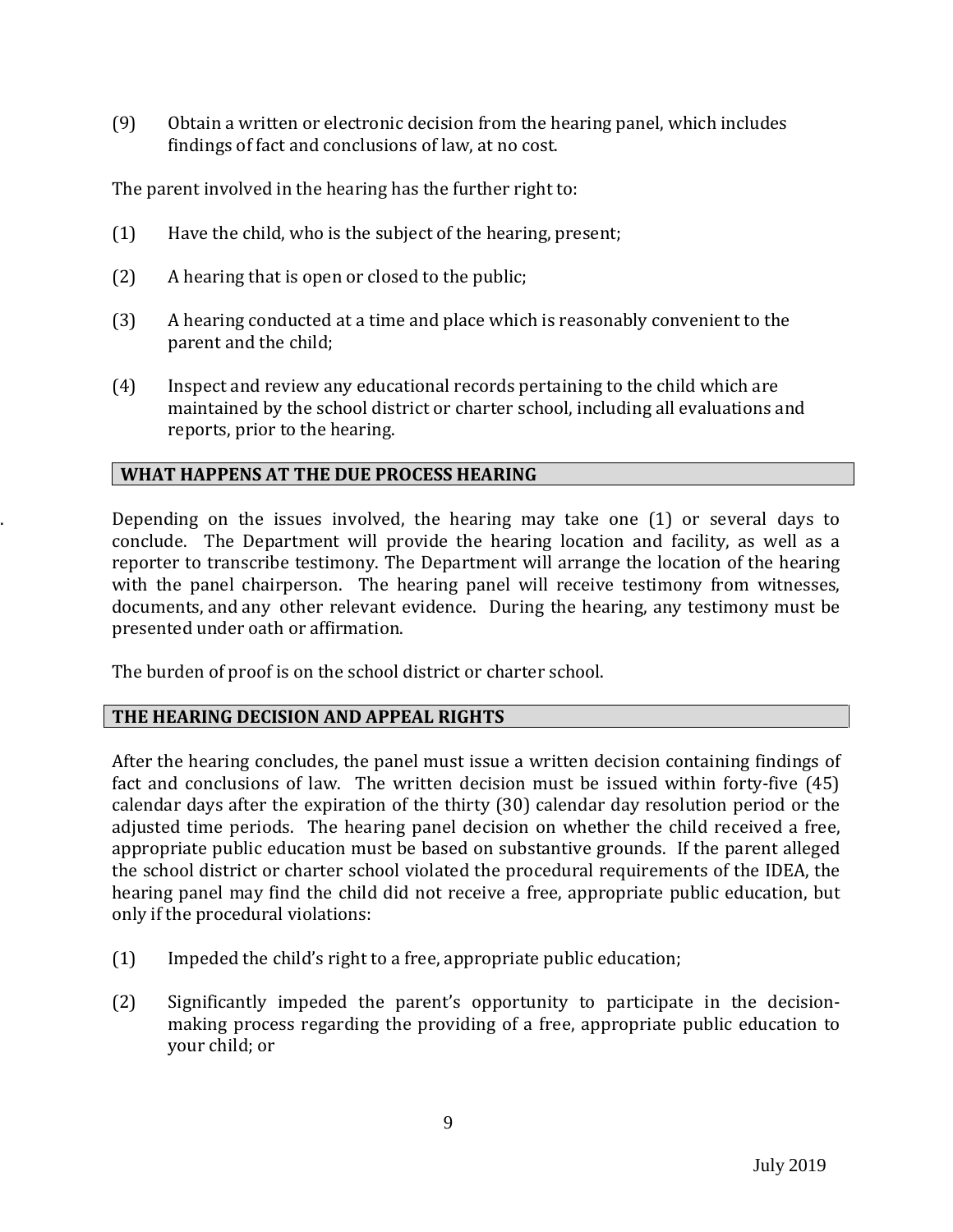(3) Caused a deprivation of educational benefit.

Delaware is considered a "one tier" state. In other words, it offers one (1) level of administrative review, conducted by the due process hearing panel or hearing officer. The hearing decision is final and binding on all parties unless it is appealed by the filing of a civil action in the United States District Court or in the Family Court of the State of Delaware. An appeal must be filed with the court within ninety (90) calendar days from the date of the final decision. The courts can provide additional information about how to file a civil action.

When a civil action is filed seeking judicial review of a hearing decision, the Secretary of Education, or the Secretary's designee*,* will (upon order from the court) certify and file with the court the record of the administrative hearing, which shall include all documents submitted, a transcript of all testimony, and the written decision of the hearing panel.

# **THE CHILD'S PLACEMENT DURING THE PROCEEDINGS**

During the pendency of any administrative or judicial proceedings regarding a due process complaint, unless the school district or charter school and parent agree otherwise, the child involved in the complaint must remain in the current educational placement. If the due process complaint involves the initial admission to a public school, the child, with the consent of the parent, must be placed in the public school program until the completion of all proceedings.

If the due process complaint involves an application for initial services under Part B of the IDEA from a child who is transitioning from being served under Part C of the IDEA to Part B of the IDEA and who is no longer eligible for Part C services because the child has turned three (3), the school district or charter school is not required to provide the Part C services the child has been receiving. If the child is found eligible under Part B of the IDEA and the parent consents for the child to receive special education and related services for the first time, then pending the outcome of the proceedings, the LEA must provide those special education and related services that are not in dispute (i.e., those which the parent and the school district or charter school agree upon).

Finally, if the hearing panel agrees with the parent that a change of placement is appropriate, the new placement will be treated as if it were the placement the parent and the school district or charter school agreed to for purposes deciding the child's educational placement during any related judicial proceedings involving the due process complaint.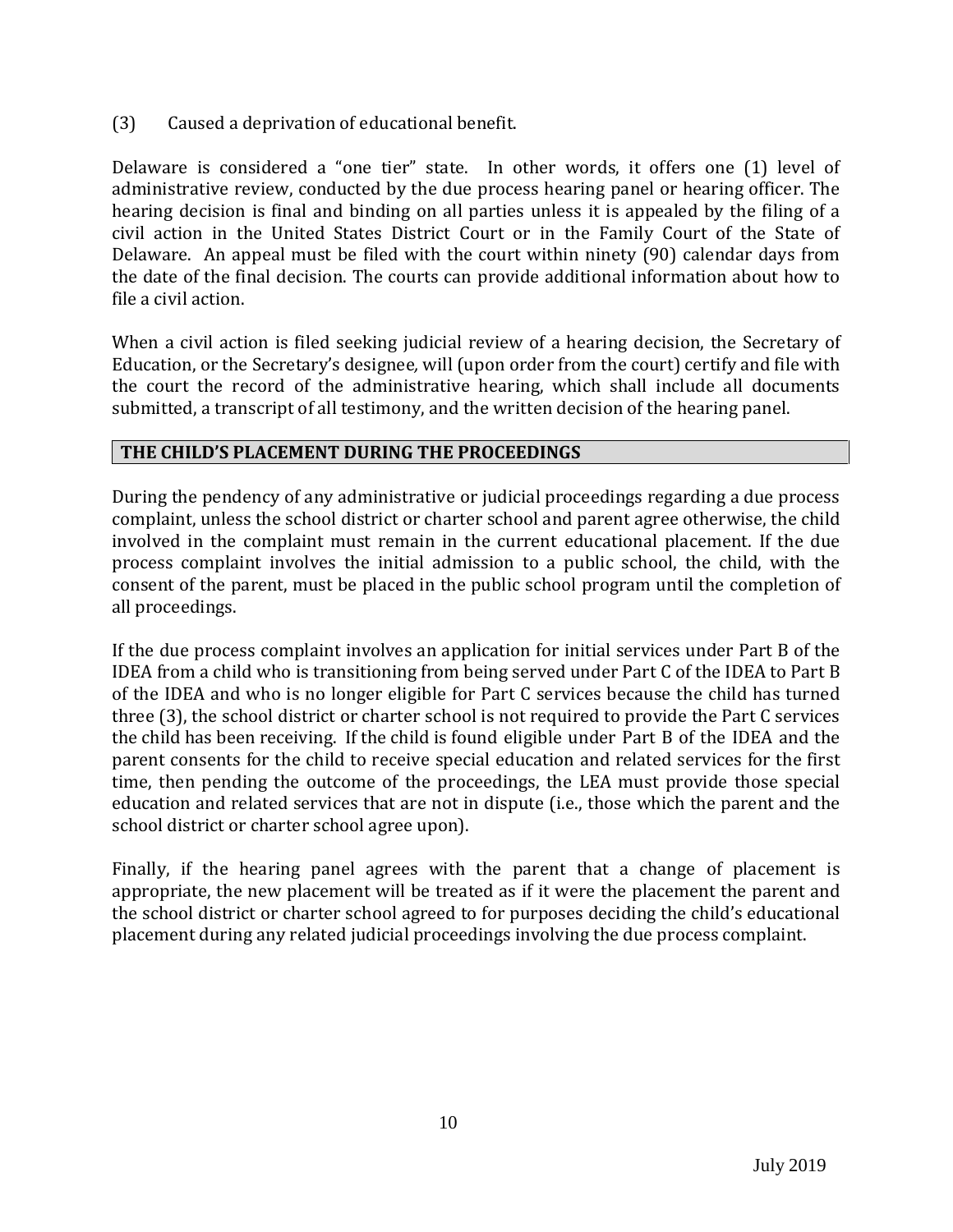## **EXPEDITED APPEALS**

In some circumstances, a parent may file a due process complaint and receive an expedited hearing. If, for example, a parent disagrees with a manifestation determination, or the parent believes the school district or charter school has not complied with certain disciplinary placement procedures, an expedited due process hearing may be requested.

A school district or charter school may also request an expedited hearing if the school district or charter school believes that maintaining the current placement of the child is substantially likely to result in injury to the child or others.

Expedited due process hearings are very similar to regular due process hearings and initiated by the filing of a due process complaint. Expedited hearings are, however, heard by a single hearing officer appointed by the Department, instead of a three (3) member panel. In addition, the hearing must occur within twenty (20) school days of the Department's receipt of the due process complaint. No extensions may be granted. The hearing officer must then render a decision within ten (10) school days after the hearing concludes.

In an expedited hearing, the parties are afforded a resolution period to resolve the complaint. However, the timelines are shorter. The school district or charter school must convene a resolution meeting within seven (7) calendar days of receiving notice of the due process complaint, unless the parent and school district or charter school agree, in writing, to waive the resolution meeting or use mediation instead. The expedited due process hearing may proceed unless the matter has been resolved to the satisfaction of both parties within fifteen (15) calendar days of the school district or charter school receipt of the due process complaint.

In an expedited due process hearing, the hearing officer may:

- (1) Return the child to the placement from which the child was removed if the hearing officer determines the child's behavior was a manifestation of the child's disability, or the removal was a violation of certain disciplinary placement rules; or
- (2) Order a change in placement to an appropriate interim alternative educational setting for not more than forty-five (45) school days if the hearing officer determines that maintaining the current placement of the child is substantially likely to result in injury to the child or to others.

A party may appeal the decision in an expedited due process hearing in the same manner as decisions in regular due process hearings.

When a parent, school district, or charter school has filed a due process complaint for an expedited due process hearing, the child must remain in the interim alternative educational